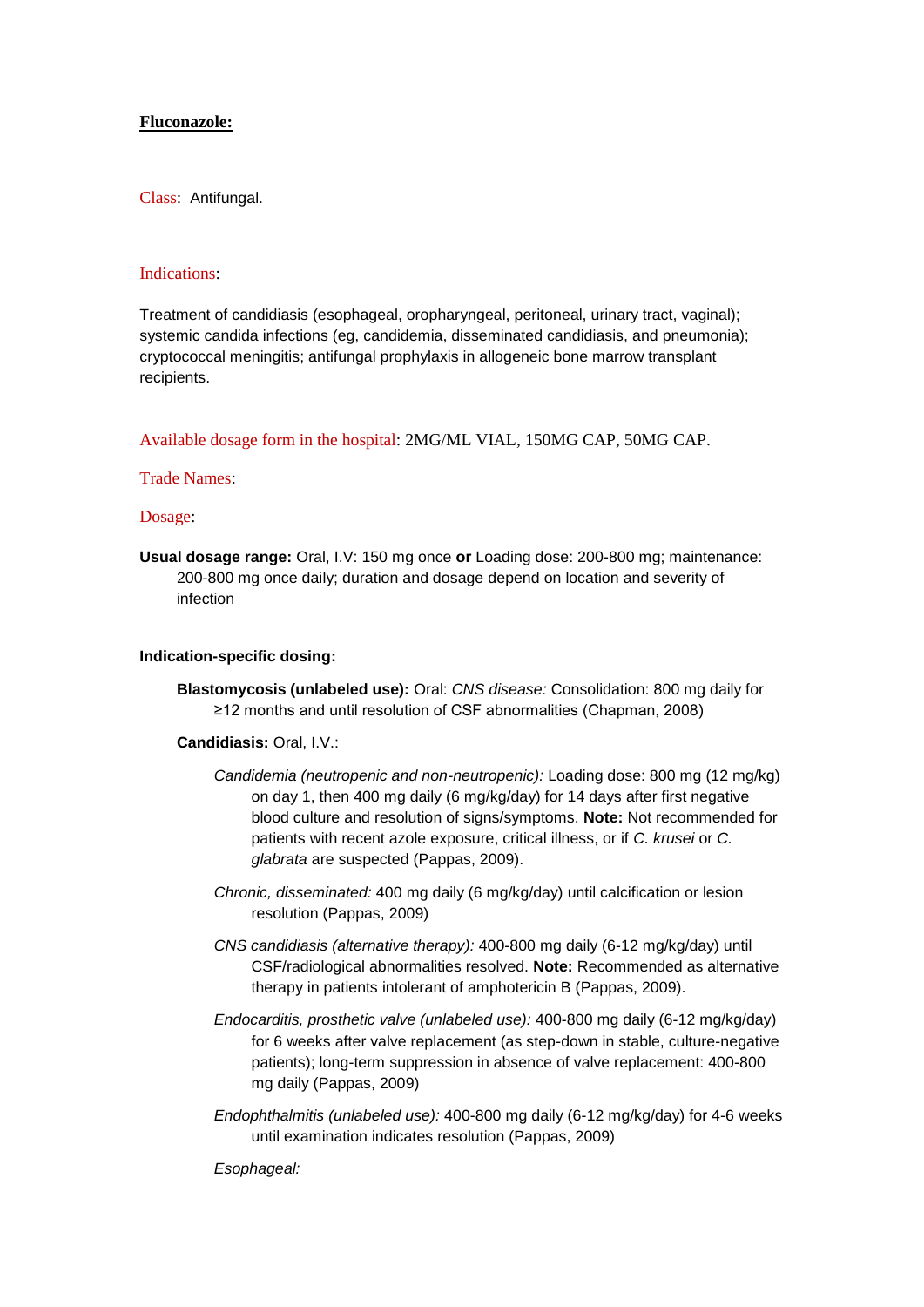- Manufacturer's recommendation: Loading dose: 200 mg on day 1, then maintenance dose of 100-400 mg daily for 21 days and for at least 2 weeks following resolution of symptoms
- Alternative dosing: 200-400 mg daily for 14-21 days; suppressive therapy of 100-200 mg 3 times weekly may be used for recurrent infections (Pappas, 2009)
- *Intertrigo (unlabeled use):* 50 mg daily or 150 mg once weekly (Coldiron, 1991; Nozickova, 1998; Stengel, 1994)

#### *Oropharyngeal:*

- Manufacturer's recommendation: Loading dose: 200 mg on day 1; maintenance dose 100 mg daily for ≥2 weeks. **Note:** Therapy with 100 mg daily is associated with resistance development (Rex, 1995).
- Alternative dosing: 100-200 mg daily for 7-14 days for uncomplicated, moderate-to-severe disease; chronic therapy of 100 mg 3 times weekly is recommended in immunocompromised patients with history of oropharyngeal candidiasis (OPC) (Pappas, 2009)
- *Osteoarticular:* 400 mg daily for 6-12 months (osteomyelitis) or 6 weeks (septic arthritis) (Pappas, 2009)
- *Pacemaker (or ICD, VAD) infection (unlabeled use):* 400-800 mg daily (6-12 mg/kg/day) for 4- 6 weeks after device removal (as step-down in stable, culture-negative patients); long-term suppression when VAD cannot be removed: 400-800 mg daily (Pappas, 2009)
- *Pericarditis or myocarditis:* 400-800 mg daily for several months (Pappas, 2009)
- *Peritonitis:* 50-200 mg daily. **Note:** Some clinicians do not recommend using <200 mg daily (Chen, 2004).

#### *Prophylaxis:*

- Bone marrow transplant: 400 mg once daily. Patients anticipated to have severe granulocytopenia should start therapy several days prior to the anticipated onset of neutropenia and continue for 7 days after the neutrophil count is  $>1000$  mm<sup>3</sup>.
- High-risk ICU patients in units with high incidence of invasive candidiasis: 400 mg once daily (Pappas, 2009)
- Neutropenic patients: 400 mg once daily for duration of neutropenia (Pappas, 2009)
- Peritoneal dialysis associated infection (concurrently treated with antibiotics), prevention of secondary fungal infection: 200 mg every 48 hours (Restrepo, 2010)
- Solid organ transplant: 200-400 mg once daily for at least 7-14 days (Pappas, 2009)
- *Thrombophlebitis, suppurative (unlabeled use):* 400-800 mg daily (6-12 mg/kg/day) and as step-down in stable patients for ≥2 weeks (Pappas, 2009)

# *Urinary tract:*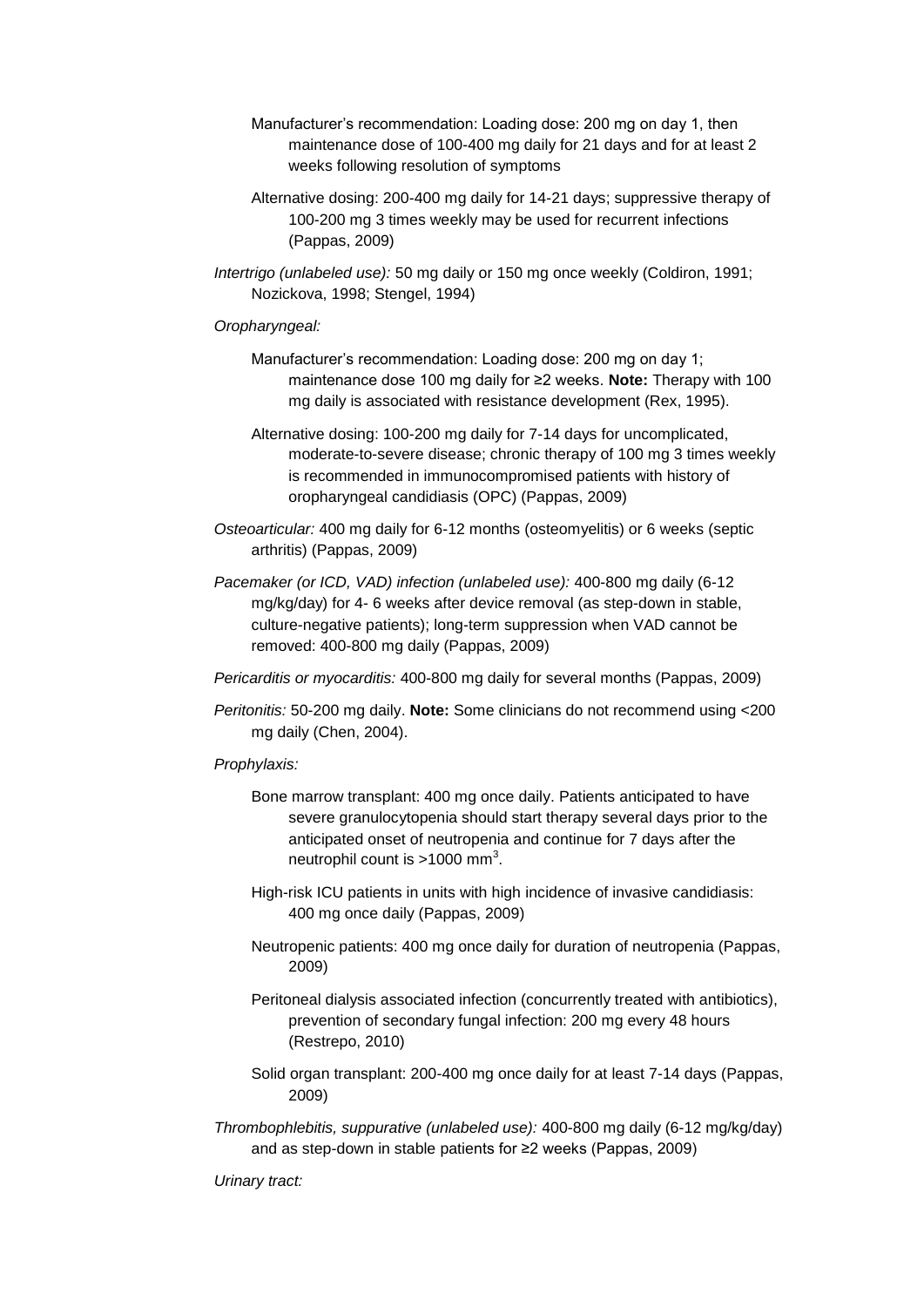Cystitis:

Manufacturer's recommendation: UTI: 50-200 mg once daily

- Asymptomatic, patient undergoing urologic procedure: 200-400 mg once daily several days before and after the procedure (Pappas, 2009)
- Symptomatic: 200 mg once daily for 2 weeks (Pappas, 2009)

Fungus balls: 200-400 mg once daily (Pappas, 2009)

Pyelonephritis: 200-400 mg once daily for 2 weeks (Pappas, 2009)

#### *Vaginal:*

Uncomplicated: Manufacturer's recommendation: 150 mg as a single oral dose

Complicated: 150 mg every 72 hours for 3 doses (Pappas, 2009)

Recurrent: 150 mg once daily for 10-14 days, followed by 150 mg once weekly for 6 months (Pappas, 2009), **or** fluconazole (oral) 100 mg, 150 mg, or 200 mg every third day for a total of 3 doses (day 1, 4, and 7), then 100 mg, 150 mg, or 200 mg dose weekly for 6 months (CDC, 2010)

#### **Coccidioidomycosis, treatment:** Oral, I.V.:

*HIV-infected (unlabeled use):*

- Meningitis: 400-800 mg once daily continued indefinitely (CDC, 2009)
- Pneumonia, focal, mild or positive serology alone: 400 mg once daily continued indefinitely (CDC, 2009)
- Pneumonia, diffuse or severe extrathoracic disseminated disease (after clinical improvement noted with amphotericin B): 400 mg once daily (CDC, 2009)

*Non-HIV infected (unlabeled use):*

- Disseminated, extrapulmonary: 400 mg once daily (some experts use 2000 mg daily [Galgiani, 2005])
- Meningitis: 400 mg once daily (some experts use initial doses of 800-1000 mg daily), lifelong duration (Galgiani, 2005)
- Pneumonia, acute, uncomplicated: 200-400 mg daily for 3-6 months (Catanzaro, 1995; Galgiani, 2000)
- Pneumonia, chronic progressive, fibrocavitary: 200-400 mg daily for 12 months (Catanzaro, 1995; Galgiani, 2000)

Pneumonia, diffuse: Consolidation after amphotericin B induction: 400 mg daily for 12 months (lifelong in chronically immunosuppressed) (Galgiani, 2005)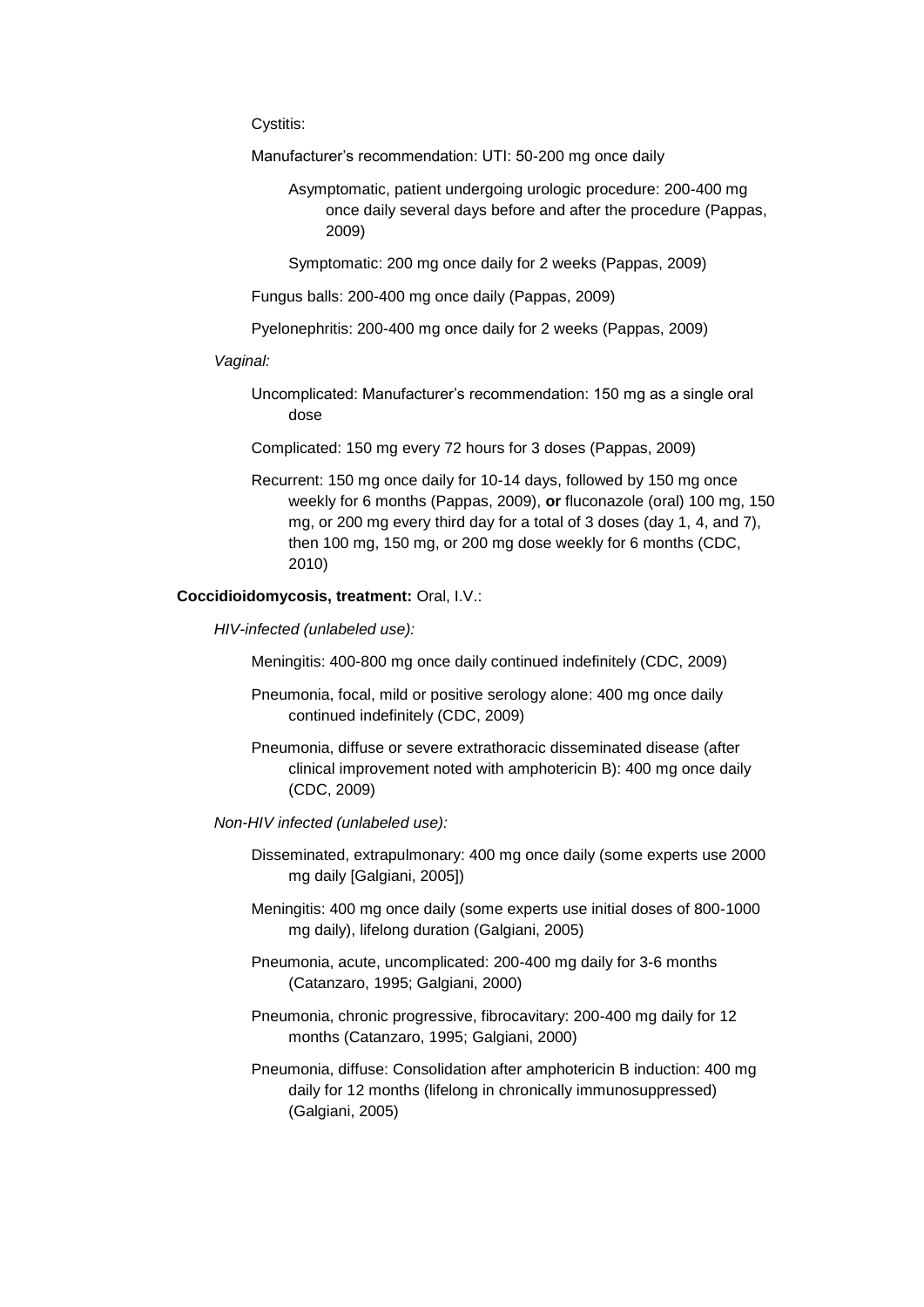## **Coccidioidomycosis, prophylaxis:** Oral:

- *HIV-infected, positive serology, CD4+ count <250 cells/microL (unlabeled use):* 400 mg once daily (CDC, 2009)
- *Solid organ transplant (unlabeled use):* **Note:** Prophylaxis regimens in this setting have not been established; the following regimen has been proposed for transplant recipients who maintain residence in a *Coccidioides* spp endemic area.
	- Previous history >12 months prior to transplant: 200 mg once daily for 6-12 months (Vikram, 2009; Vucicevic, 2011)
	- Previous history ≤12 months prior to transplant: 400 mg once daily, lifelong treatment (Vikram, 2009; Vucicevic, 2011)
	- Positive serology before or at transplant: 400 mg once daily, lifelong treatment; if serology is negative at 12 months, consider a dose reduction to 200 mg daily (Vikram, 2009; Vucicevic, 2011)
	- No history (at risk for *de novo* post-transplant disease): some clinicians treat with 200 mg daily for 6-12 months (Vucicevic, 2011)

# **Cryptococcosis:** Oral, I.V.:

- *Meningitis:* Manufacturer's recommendation: 400 mg for 1 dose, then 200-400 mg once daily for 10-12 weeks following negative CSF culture
- *HIV-infected:*
	- Meningitis (in patients amphotericin B resistant or intolerant): Induction: 400- 800 mg once daily for 4-6 weeks with concomitant flucytosine (CDC, 2009) **or**800-1200 mg once daily with concomitant flucytosine for 6 weeks (Perfect, 2010)
	- Consolidation: 400 mg once daily for 8 weeks (CDC, 2009)
	- Maintenance (suppression): 200 mg once daily lifelong or until CD4+ count >200 (CDC, 2009)
- *Pulmonary (immunocompetent) (unlabeled use):* 400 mg once daily for 6-12 months (Perfect, 2010)

# **Dosing: Renal Impairment**

No adjustment for vaginal candidiasis single-dose therapy.

For multiple dosing in adults, administer loading dose of 50-400 mg, then adjust daily doses as follows (dosage reduction in children should parallel adult recommendations):  $Cl<sub>cr</sub> \leq 50$  mL/minute (no dialysis): Administer 50% of recommended dose daily

Intermittent hemodialysis (IHD): Dialyzable (50%): May administer 100% of daily dose (according to indication) after each dialysis session. Alternatively, doses of 200-400 mg every 48-72 hours **or** 100- 200 mg every 24 hours have been recommended. **Note:** Dosing dependent on the assumption of 3 times/week, complete IHD sessions (Heintz, 2009).